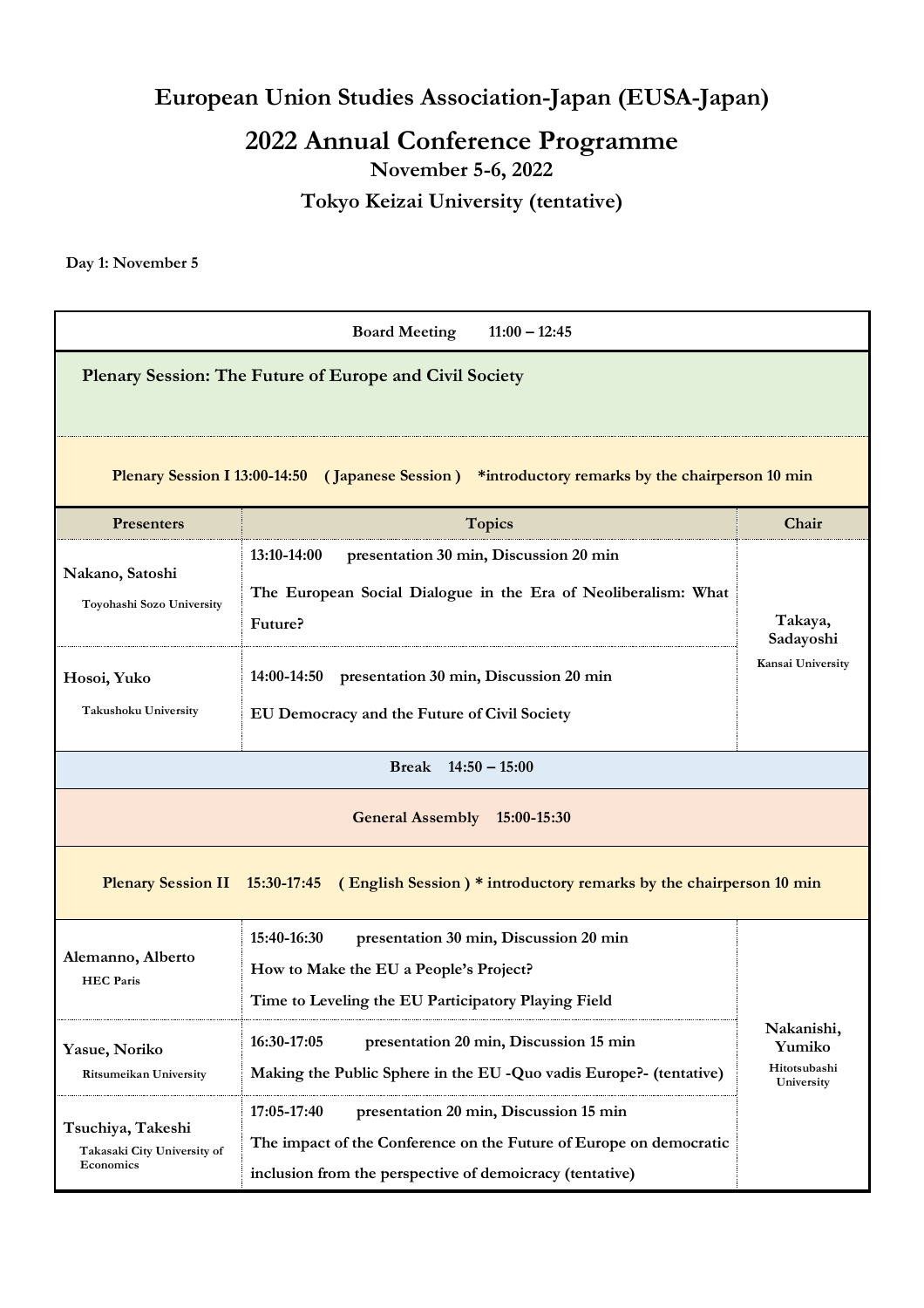r

| Group Sessions $10:00 - 12:30$ Presentation 20 min & Discussion 15min                                    |                                                                                                                                                                                 |                                                           |  |
|----------------------------------------------------------------------------------------------------------|---------------------------------------------------------------------------------------------------------------------------------------------------------------------------------|-----------------------------------------------------------|--|
| <b>Session A</b> Economics                                                                               |                                                                                                                                                                                 |                                                           |  |
| Porto, Massimiliano<br>Kobe University                                                                   | The Effects of Brexit on Japanese Investments in Europe: a Network<br>Analysis                                                                                                  | Chairperson:<br>Honda, Masako<br>Osaka Sangyo University  |  |
| Sato, Hideki<br>Kanazawa University                                                                      | The 10th Anniversary of the European Banking Union (EBU)<br>Proposal: Review of the EBU related to the Capital Markets Union<br>(CMU)                                           |                                                           |  |
| Matsuzawa, Yusuke<br><b>Bunri University of</b><br>Hospitality                                           | Changes in European Passenger Rail Transport Services in Recent<br>Years                                                                                                        |                                                           |  |
| Kuwaharada, Tomoyuki<br>Policy Research Institute,<br>Ministry of Agriculture,<br>Forestry and Fisheries | Perspectives for Realising to Eusure Sustainability of the EU's<br>Economy and Society and Implications for Japan: Examinations of<br>Agriculture and Food Fields as an Example |                                                           |  |
| <b>Session B</b> Law and Culture                                                                         |                                                                                                                                                                                 |                                                           |  |
| Minato, Kentaro<br>Atsumi & Sakai                                                                        | One Aspect of Conflict between EU Law and Investment Arbitration<br>seen from CJEU Ruling in Moldova v. Komstroy,                                                               | Chairperson:<br>Suami, Takao<br><b>Waseda University</b>  |  |
| Kaneto, Yumiko<br>Chuo University                                                                        | Involvement of Civil Society and the EU in Environmental Matters:<br>Issues Related to the Guarantee of Procedural Environmental Rights                                         |                                                           |  |
| Susa, Ranka<br>Johannes Gutenberg-<br>Universität Mainz                                                  | Changes in the Rights of Working Women in Germany and Germany's<br><b>Reaction to the EU Policies</b>                                                                           |                                                           |  |
| Kobata, Rika<br><b>Osaka University</b>                                                                  | Coordination between the EU and the EHEA in the Field of Higher<br>Education: an Analysis on the Benchmark for Student Mobility                                                 |                                                           |  |
| <b>Session C</b> Politics and History                                                                    |                                                                                                                                                                                 |                                                           |  |
| Ito, Takeshi<br>The University of Tokyo                                                                  | The Limits to Euroscepticism: Public Opinion on the EU and Free<br>Trade in Italy                                                                                               | Chairperson:<br>Amiya, Ryosuke<br><b>Tsuda University</b> |  |
| Satake, Soichiro<br>Doshisha University                                                                  | "Europe" as a Symbol and its Ambiguity in the EU                                                                                                                                |                                                           |  |
| Ohara, Shunichiro<br>Asia University                                                                     | Formation and Collapse of European Collective Security in Vienna<br>System                                                                                                      |                                                           |  |
| Nakagawa, Yoichi<br>Ritsumeikan University                                                               | German CSDP and the Orientation of German Foreign and Security<br>Policy since the Merkel IV Government                                                                         |                                                           |  |
| $12:40 - 13:30$<br><b>Lunch Break and Board Meeting</b>                                                  |                                                                                                                                                                                 |                                                           |  |
| <b>General Assembly</b><br>$13:35 - 13:50$                                                               |                                                                                                                                                                                 |                                                           |  |